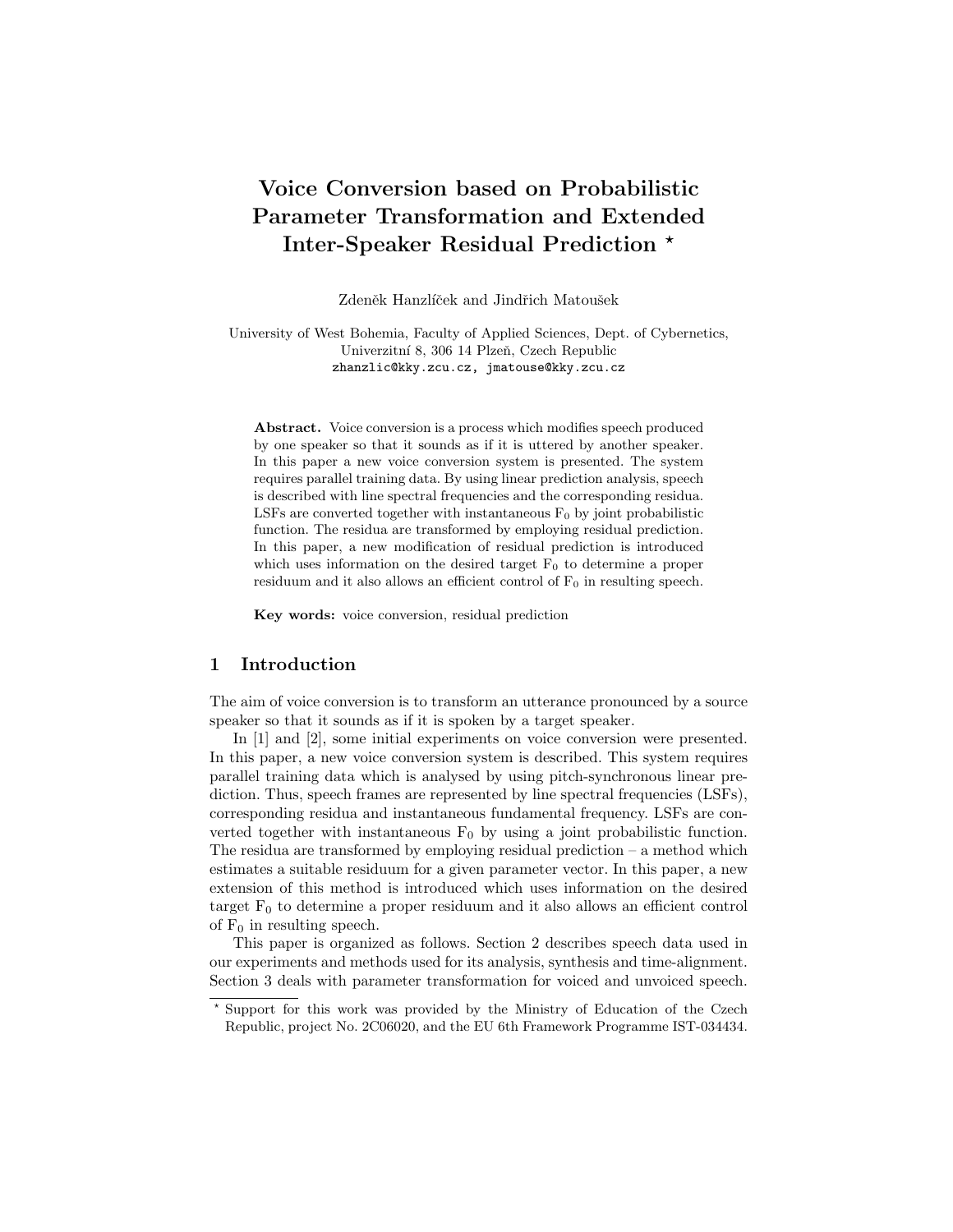Section 4 describes the extended inter-speaker residual prediction. In Section 5, the performance of our conversion system is evaluated. Finally, Section 6 concludes the paper and outlines our future work.

# 2 Speech Data

Speech data for our experiments were recorded under special conditions in an anechoic chamber. Along with the speech signal, the glottal signal (EGG) was recorded to ensure more robust pitch-mark detection and  $F_0$  contour estimation.

Firstly, one female speaker recorded the reference utterances – a set of 55 short sentences. All sentences were in the Czech language. Subsequently, four other speakers (two males and two females) listened to these reference utterances and tried to repeat them in the reference speaker's style. This should guarantee better pronunciation and prosodic consistency among all speakers.

#### 2.1 Speech Analysis and Synthesis

Our voice conversion system employs pitch-synchronous linear prediction (LP) analysis. Each voiced frame is two pitch long with one pitch overlap. Pitch-marks are extracted from the EGG signal. Unvoiced frames are 10 msec long with 5 msec overlap. LP parameters are represented by their line spectral frequencies (LSFs), which are converted by employing a probabilistic function (e.g. [3] or [5]). Residual signal is represented by its amplitude and phase FFT-spectra, which are transformed by using residual prediction (e.g. [5] or [6]).

The reconstruction of speech is performed by a simple OLA method. For analysis and synthesis we employ special weight windows; in both cases a square root of Hann window is used. This is a trade-off between efficacious speech description and smooth frame composition on condition of correct speech reconstruction.

#### 2.2 Speech Data Alignment and Selection

To find the conversion function properly, the training data has to be correctly time-aligned. This is performed by the dynamic time warping (DTW) algorithm. For each frame, the feature vector consists of delta-LSFs and V/U flag whose value is 1 for voiced and 0 for unvoiced frame.

After time-alignment, some suspicious data have to be excluded from the training set, because they probably correspond to incorrect time-alignment caused e.g. by prosodic or pronunciation mismatch:

- pairs composed of one voiced and one unvoiced frame
- long constant sections (horizontal or vertical) of warping function
- frame pairs with a very low energy or with too different energy values
- frame pairs with too different values of normalized  $F_0$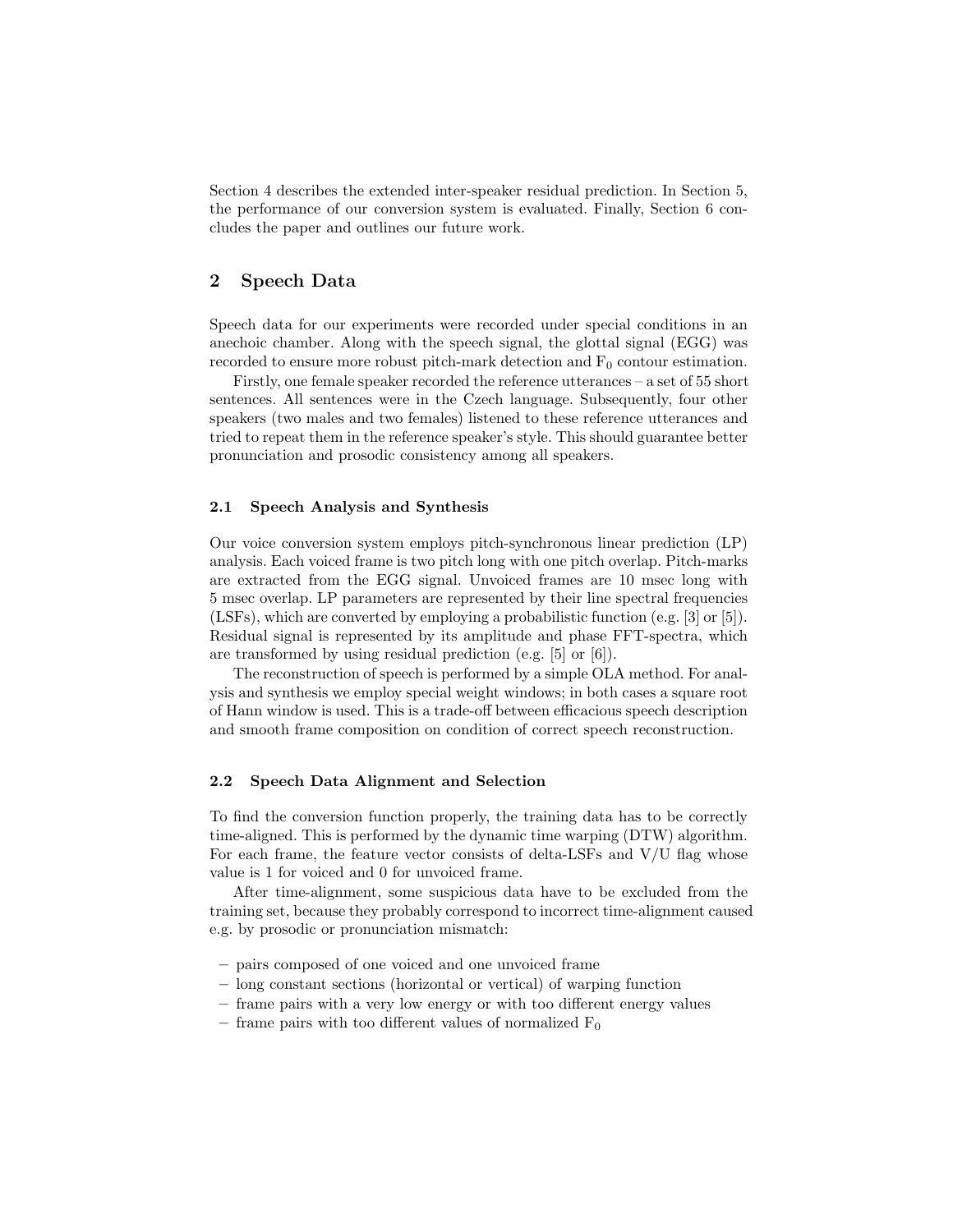# 3 Parameter Transformation

Parameters (LSFs) are transformed using a probabilistic conversion function based on the description of training data with a Gaussian mixture model (GMM). The conversion function is determined for voiced and unvoiced speech separately. Although unvoiced speech is supposed to be unimportant for speaker identity perception, the conversion of unvoiced speech proved good on transitions between voiced and unvoiced speech. Without unvoiced speech transformation, some unusual source speaker's glimmer was noticed in the converted utterances.

## 3.1 Simple LSF Transformation

This approach to parameter transformation was proposed by Stylianou et al. [3] and later improved by Kain et al. [5]. However, we used it only for the conversion of unvoiced speech. The interrelation between source and target speaker's LSFs  $(x \text{ and } y, \text{ respectively})$  is described by a joint GMM with  $Q$  mixtures

$$
p(x,y) = \sum_{q=1}^{Q} \alpha_q \mathcal{N}\left\{ \begin{bmatrix} x \\ y \end{bmatrix}; \mu_q, \Sigma_q \right\}.
$$
 (1)

All unknown parameters (mixture weights  $\alpha_q$ , mean vectors  $\mu_q$  and covariance matrices  $\Sigma_q$  are estimated by employing the expectation-maximization (EM) algorithm. The mean vectors  $\mu_q$  and covariance matrices  $\Sigma_q$  consist of blocks which correspond to source and target speaker's components

$$
\mu_q = \begin{bmatrix} \mu_q^x \\ \mu_q^y \end{bmatrix} \qquad \Sigma_q = \begin{bmatrix} \Sigma_q^{xx} & \Sigma_q^{xy} \\ \Sigma_q^{yx} & \Sigma_q^{yy} \end{bmatrix} . \tag{2}
$$

The transformation function is defined as a conditional expectation of target  $y$  given source  $x$ 

$$
\tilde{y} = E\{y|x\} = \sum_{q=1}^{Q} p(q|x) \left[ \mu_q^y + \Sigma_q^{yx} \left( \Sigma_q^{xx} \right)^{-1} (x - \mu_q^x) \right],\tag{3}
$$

where  $p(q|x)$  is the conditional probability of mixture q given source x

$$
p(q|x) = \frac{\alpha_q \mathcal{N}\{x; \mu_q^x, \Sigma_q^{xx}\}}{\sum_{i=1}^Q \alpha_i \mathcal{N}\{x; \mu_i^x, \Sigma_i^{xx}\}}.
$$
\n
$$
(4)
$$

#### 3.2 Combined LSF  $\&$  F<sub>0</sub> Transformation

This extension of the aforementioned simple LSF transformation was introduced by En-Najjary at al. [7]; however, the implemented system employed the Harmonic plus Noise Model of speech production.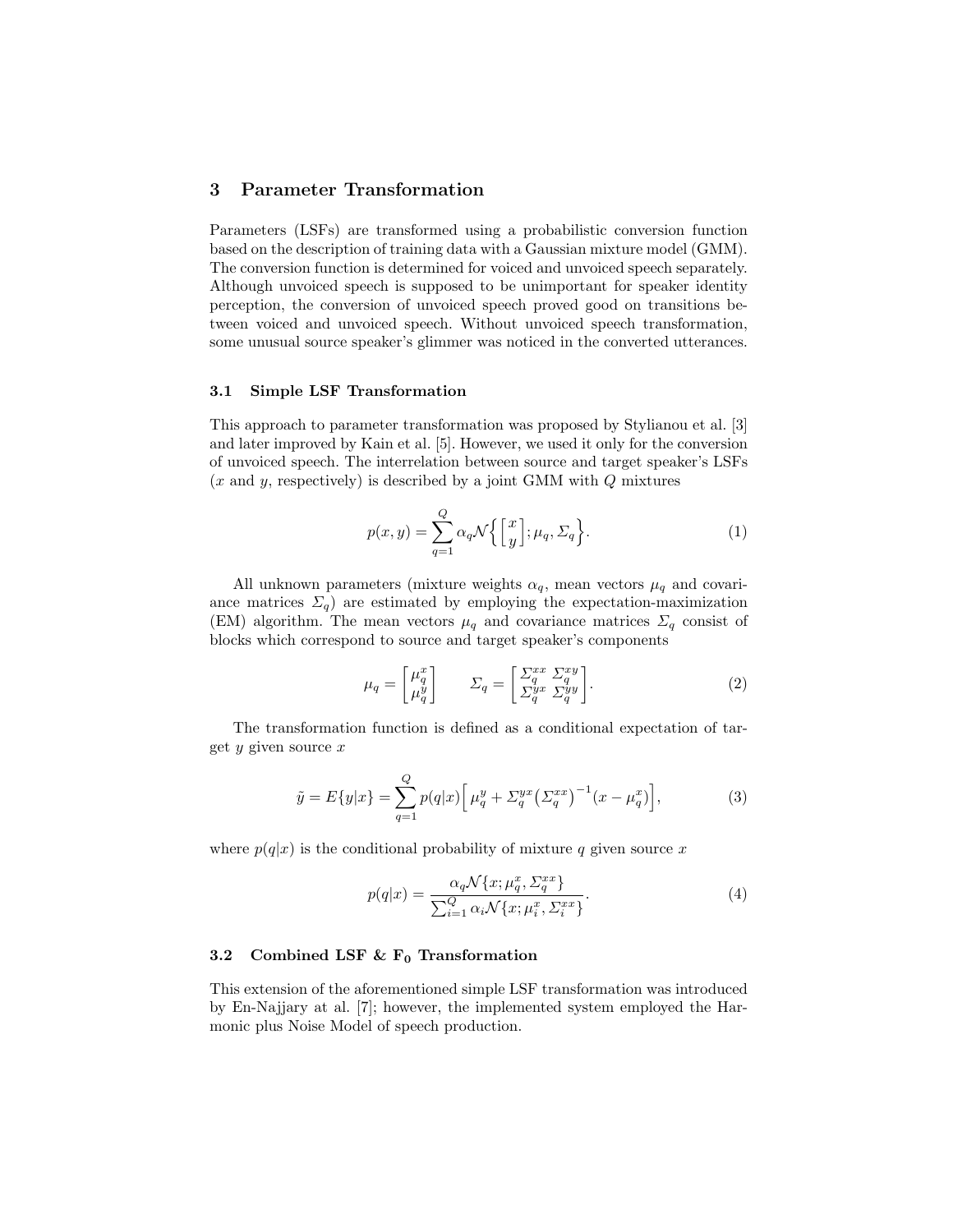This method exploits the interdependency between LSFs and instantaneous  $F_0$ ; they are converted together by using one transformation function. Formally, new variables are introduced

$$
\chi = \begin{bmatrix} 10^2 \cdot x \\ f_x \end{bmatrix} \qquad \psi = \begin{bmatrix} 10^2 \cdot y \\ f_y \end{bmatrix} . \tag{5}
$$

A simple composition of LSFs and instantaneous  $F_0$  would be unsuitable because the importance of particular components would not be well-balanced. This is the reason for introducing the weighting factor  $10^2$ ; this value was experimentally selected and performs well for all speaker combinations. In [7], the balancing of components is solved by the normalization of fundamental frequency.

Again, the joint distribution of  $\chi$  and  $\psi$  is estimated using EM algorithm

$$
p(\chi, \psi) = \sum_{q=1}^{Q} \alpha_q \mathcal{N} \left\{ \begin{bmatrix} \chi \\ \psi \end{bmatrix}; \ \mu_q = \begin{bmatrix} \mu_q^{\chi} \\ \mu_q^{\psi} \end{bmatrix}, \ \Sigma_q = \begin{bmatrix} \Sigma_q^{\chi \chi} & \Sigma_q^{\chi \psi} \\ \Sigma_q^{\psi \chi} & \Sigma_q^{\psi \psi} \end{bmatrix} \right\}
$$
(6)

and the conversion function is defined as the conditional expectation of target  $\psi$ given source  $\chi$ 

$$
\tilde{\psi} = E\{\psi|\chi\} = \sum_{q=1}^{Q} p(q|\chi) \Big[ \mu_q^{\psi} + \Sigma_q^{\psi\chi} \big(\Sigma_q^{\chi\chi}\big)^{-1} \big(\chi - \mu_q^{\chi}\big) \Big]. \tag{7}
$$

The resulting vector  $\tilde{\psi}$  is decomposed into LSFs  $\tilde{y}$  and instantaneous F<sub>0</sub>  $\tilde{f}_y$ which is further used in the extended residual prediction method (see Section 4).

# 4 Residual Prediction

Residual prediction is a method which allows the estimation of a suitable residuum for a given parameter vector. It would be unsatisfactory to use the original source speaker's residua because the residual signal still contains significant information on speaker identity, mainly in voiced speech.

In voice conversion framework (see e.g. [6] or [5]), the residual prediction is traditionally based on probabilistic description of source speaker's cepstral parameter space – with a GMM. For each mixture of this model, a typical residual signal is determined; it is represented by its amplitude and phase residual spectrum. Naturally, this method is only used for voiced frames. In unvoiced speech, residua are adopted from source speech without any modification.

In [1] and [2], a new approach to residual prediction – so-called inter-speaker residual prediction – was introduced. In comparison with the traditional residual prediction, the cardinal difference is that the target speaker's residua are estimated directly by using the source speaker's parameter vectors. Moreover, the source speaker's parameter space is described in a non-probabilistic manner.

In this paper, a new extension of this method is proposed which uses information on the desired instantaneous  $F_0$  during the selection of a suitable residuum and facilitates a simple and efficient control of  $F_0$  in the transformed speech.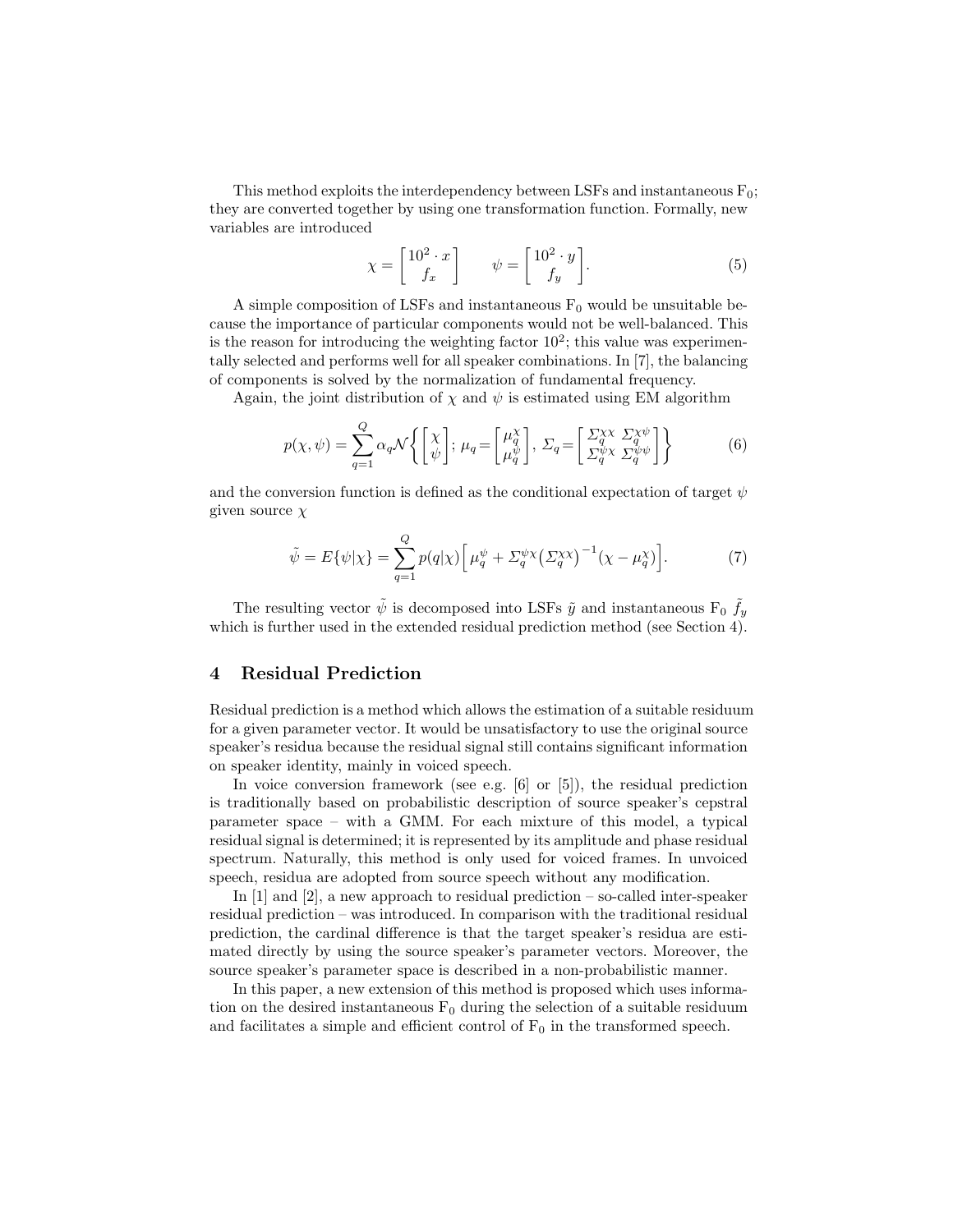#### 4.1 Training Stage

A non-probabilistic description of source LSF space is used. Source LSFs are clustered into Q classes by employing the binary split k-means algorithm; a reasonable value of Q is about 20. Each class q is represented by its LSF centroid  $\bar{x}_q$ . The pertinence of parameter vector  $x_n$   $(n = 1, 2, \ldots N)$  to class  $q$   $(q = 1, 2, \ldots Q)$ can be expressed by the following weight

$$
w(q|x_n) = \frac{\left[d(\bar{x}_q, x_n)\right]^{-1}}{\sum_{i=1}^{Q} \left[d(\bar{x}_i, x_n)\right]^{-1}}
$$
\n(8)

All training data are uniquely classified into these classes. For each class  $q$ , a set  $R_q$  of pertaining data indices is established

$$
R_q = \{k; 1 \le k \le N \land w(q|x_k) = \max_{i=1...Q} w(i|x_k)\}.
$$
 (9)

Thus all data  $x_r$  for  $r \in R_q$  belongs into class q. Within each parameter class q, the data is divided into  $L_q$  subclasses according to their instantaneous  $F_0$ . The number of subclasses  $L_q$  differs for particular parameter classes q. Each  $F_0$  subclass is described by its central frequency  $\bar{f}_q^{\ell}$  (q-th LSF class,  $\ell$ -th  $\bar{F}_0$  subclass) and the set of data belonging into this subclass is defined as a set  $R^{\ell}_{q}$  of corresponding indices

$$
R_q^{\ell} = \{k; \, k \in R_q \, \land \, d(\bar{f}_q^{\ell}, f_k) = \min_{i=1...L_q} d(\bar{f}_q^i, f_k)\}.
$$
 (10)

For each  $F_0$  subclass, a typical residual amplitude spectrum  $\hat{r}_q^{\ell}$  is determined as the weighted average of amplitude spectra belonging into this subclass

$$
\hat{r}_q^\ell = \frac{\sum_{n \in R_q^\ell} r_n w(q|x_n)}{\sum_{n \in R_q^\ell} w(q|x_n)}.
$$
\n(11)

Although all FFT-spectra cover the same frequency range given by the sampling frequency  $f_s$ , their lengths in samples are different because they correspond to the lengths of pitch-synchronously segmented frames. Thus all spectra have to be interpolated to the same length; cubic spline interpolation is used and the target length equals to the average length of all spectra within particular subclasses.

Similarly, the typical residual phase spectrum  $\hat{\varphi}_q^{\ell}$  is determined. However because of phase warping problem, it is not calculated but it is only simply selected

$$
\hat{\varphi}_q^{\ell} = \varphi_{n^*} \qquad n^* = \underset{n \in R_q^{\ell}}{\arg \max} w(q|x_n). \tag{12}
$$

The selected residual phase spectrum should be interpolated to the same length as amplitude spectrum. To avoid the phase warping problem, nearest neighbour interpolation is used.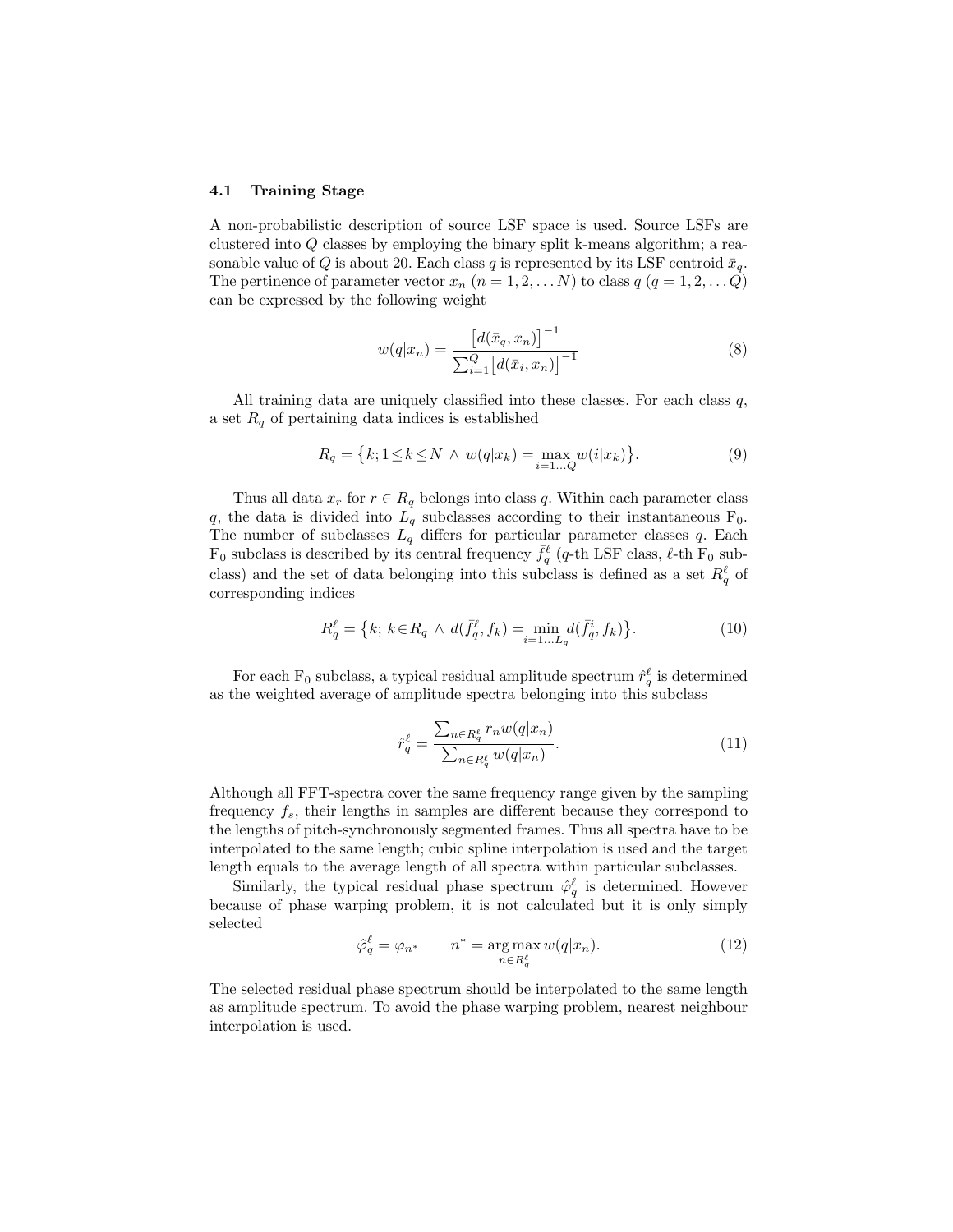#### 4.2 Transformation Stage

In the transformation stage, the desired target instantaneous fundamental frequency  $f_n$  has to be known for each voiced frame; it is obtained by combined LSF &  $F_0$  transformation (see Section 3.2).

The target residual amplitude spectrum  $\tilde{r}_q$  is calculated as the weighted average over all classes. However, from each class  $q$  only one subclass  $\ell_q$  is selected whose centroid  $\bar{f}_q^{\ell_q}$  is the nearest to the desired fundamental frequency  $\tilde{f}_n$ 

$$
\tilde{r}_n = \sum_{q=1}^Q \hat{r}_q^{\ell_q} w(q|x_n) \qquad \ell_q = \underset{\ell=1...L_q}{\arg \min} d(\bar{f}_q^{\ell}, \tilde{f}_n) \tag{13}
$$

The target residual phase spectrum is selected from the parameter class  $q^*$ with the highest weight  $w(q|x_n)$  from the  $F_0$  subclass  $\ell^*$  with the nearest central frequency  $\overline{\tilde{f}}_{q^*}^{\ell^*}$ 

$$
\tilde{\varphi}_n = \hat{\varphi}_{q^*}^{\ell^*} \qquad q^* = \operatorname*{arg\,max}_{q=1...Q} w(q|x_n)
$$

$$
\ell^* = \operatorname*{arg\,min}_{\ell=1...L_{q^*}} d(\bar{f}_{q^*}^{\ell}, \tilde{f}_n)
$$
(14)

The resulting amplitude and phase FFT-spectra have to be interpolated to the length given by the desired  $\overline{F}_0$   $\tilde{f}_n$ . The speech quality deterioration caused by this interpolation should not be significant, because the length of predicted residuum is very close to the target length.

### 5 Experiments and Results

In this section, the assessment of the described conversion system is presented. In the first subsection, mathematical evaluation of LSF and  $F_0$  transformation is presented. The second subsection deals with subjective evaluation by listening tests.

In all experiments, the conversion from the reference speaker to all other speakers was performed. 40 utterances were used for training and 15 different utterances for the assessment.

#### 5.1 Objective Evaluation – LSF and  $F_0$  Transformation

The performance of LSF transformation can be expressed by using the performance index  $I_{LSF}$ 

$$
I_{LSF} = 1 - \frac{E(\tilde{y}, y)}{E(x, y)},\tag{15}
$$

where  $E(x, y)$  is the average Euclidean distance between LSFs of 2 time-aligned utterances  $x = \{x_1, x_2, \dots x_N\}$  and  $y = \{y_1, y_2, \dots y_N\}$ 

$$
E(x,y) = \frac{1}{N} \sum_{n=1}^{N} (x_n - y_n)^{\top} (x_n - y_n).
$$
 (16)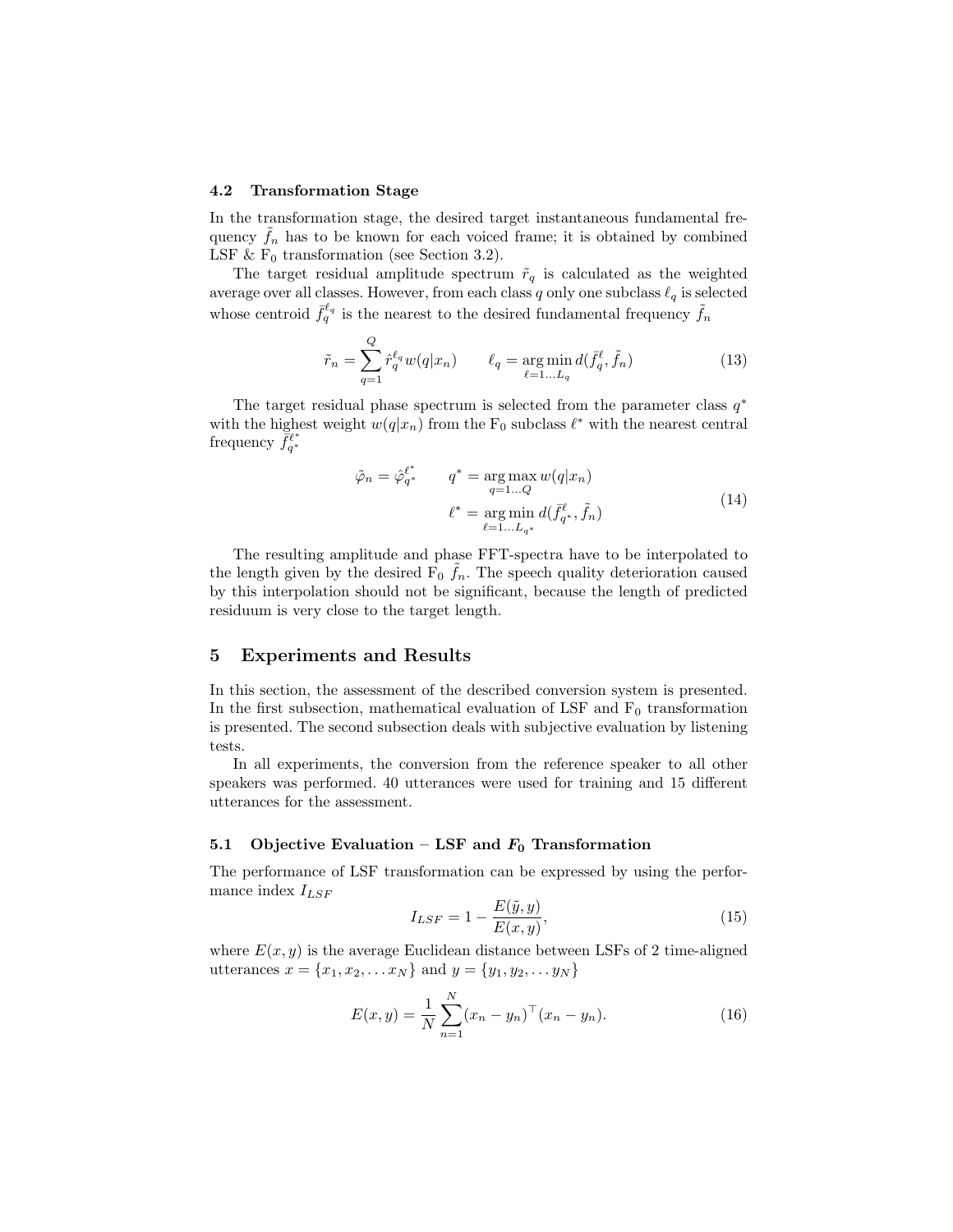The higher value of performance index signifies the better conversion performance (maximum value is 1).

Similarly, the F<sub>0</sub> transformation can be evaluated by performance index  $I_{F_0}$ 

$$
I_{F_0} = 1 - \frac{E(\tilde{f}_y, f_y)}{E(f_x, f_y)},
$$
\n(17)

or it can be also simply assessed by using average Euclidean distance  $E(\tilde{f}_y, f_y)$ between transformed  $\hat{f}_y$  and target  $f_y$  (the result is in Hz).

Results are stated in Table 1. They are presented separately for each speaker to expose that the outcomes are speaker dependent.

| Target speaker                                        |       |       | Male $1$ Male $2$ Female $1$ Female $2$ |       |
|-------------------------------------------------------|-------|-------|-----------------------------------------|-------|
| LSF performance index<br>(voiced speech)              | 0.412 | 0.335 | 0.317                                   | 0.344 |
| LSF performance index<br>(unvoiced speech)            | 0.316 | 0.254 | 0.237                                   | 0.217 |
| $F_0$ performance index                               | 0.764 | 0.836 | 0.510                                   | 0.336 |
| Default $F_0$ distance [Hz]<br>$(source - target)$    | 50.64 | 68.12 | 30.38                                   | 21.76 |
| Final $F_0$ distance [Hz]<br>$(transformed - target)$ | 11.97 | 11.15 | 14.89                                   | 14.49 |

Table 1. Mathematical evaluation of LSF and  $F_0$  transformation performance.

Though some performance indices were proposed which should facilitate more complex transformation assessment (e.g. spectral performance index), they do not often correspond to the real speech quality and resulting speaker identity as it is perceived by people. Thus, the best way of evaluating a voice conversion system in a complex way is listening tests.

#### 5.2 Subjective Evaluation – Speaker Discrimination Test

An extension of standard ABX test was used. 10 participants listened to triplets of utterances: original source and target (A and B in a random order) and transformed  $(X)$ . They made decisions whether X sounds like A or B and rate their decision according to the following scale

- 1. X sounds like A
- 2. X sounds rather like A
- 3. X is halfway between A and B
- 4. X sounds rather like B
- 5. X sounds like B